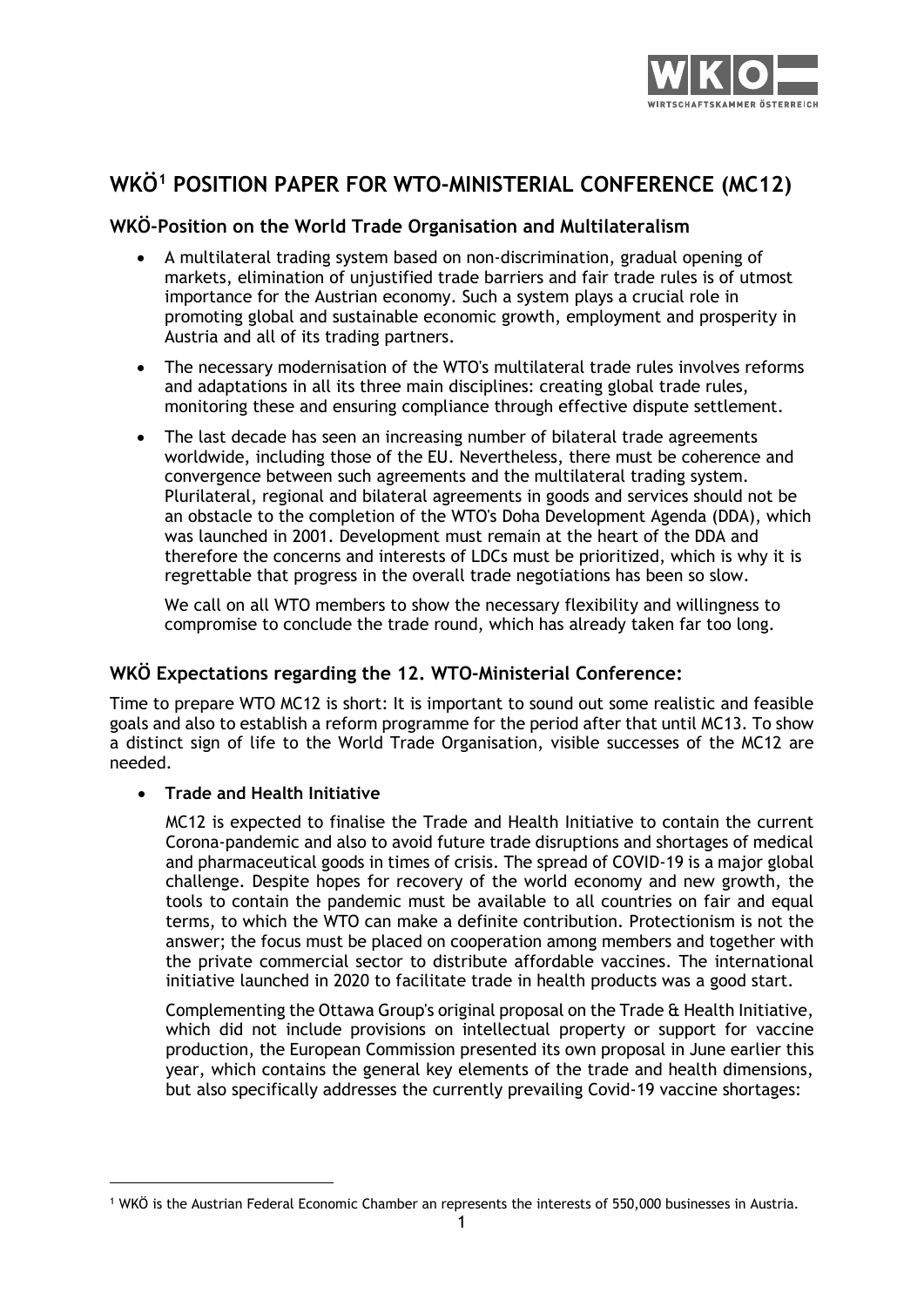

- $\triangleright$  Export restrictions and trade facilitation
- $\triangleright$  Support for scaling up production and
- $\triangleright$  An intellectual property component, notably through compulsory licensing under the TRIPS Agreement.

This negotiating policy response of the European Commission to the "waiver" proposed by South Africa and India (suspension of key parts of the TRIPS agreement on patent rights, during the Covid-19 pandemic) finds strong support in the Austrian business sector.

These measures should be adopted by the broader membership and incorporated into a consensus statement to establish new WTO commitments on trade and health. At MC12, the Trade and Health Initiative should be concluded regarding the current pandemic, but should avoid future trade disruptions and shortages of medical and pharmaceutical goods in times of crisis.

# • **Establish a concrete work programme to re-establish the Dispute Settlement System**

The dispute settlement system must be restored to its reliable capacity and competence with its two instances. It is of utmost importance for the global economy and the credibility of the WTO. Only a fully functioning WTO dispute settlement system will ensure fair competition in international trade in times of increased protectionism. The multi-party interim appellate arbitration system is temporarily set up by the EU with some other WTO members (including China, but not the US) and it can only be used between all applicant members of the organization as long as the WTO Appellate Body is not fully operational. It is, however, no substitute for WTO dispute settlement.

WTO members must therefore continue to work intensively towards a fully functioning dispute settlement in the interest of international business and urge the USA to restore the full functionality of the WTO Appellate Body. A concrete work programme should already be formulated at the MC12 and a working group must be set up for this purpose.

# • **Achieving results in plurilateral agreements**

Plurilateral agreements within the WTO are legitimate and valuable mechanisms for advancing the necessary rule-making efforts and adapting them to the economic realities of the 21st century. A breakthrough in these areas could also offer significant opportunities for small and medium-sized enterprises, which is why the WKÖ supports the following three Joint Statement Initiatives and regards them as important possible "deliverables" of the MC12:

# **1. E-Commerce Initiative:**

The MC12 should set a one-year deadline for the conclusion of negotiations on the development of e-commerce rules. These plurilateral WTO negotiations were launched in January 2019 in Davos, Switzerland, with the participation of 76 member countries. The number of participating members now stands at 86 and six main issues are currently being discussed: enabling e-commerce, openness and ecommerce, trust and e-commerce, cross-cutting issues, telecommunications and market access.

During the pandemic, JSI E-Commerce has made significant progress and achieved consensus in several disciplines. It now must be the goal to accelerate progress and ensure a high-level outcome at MC12.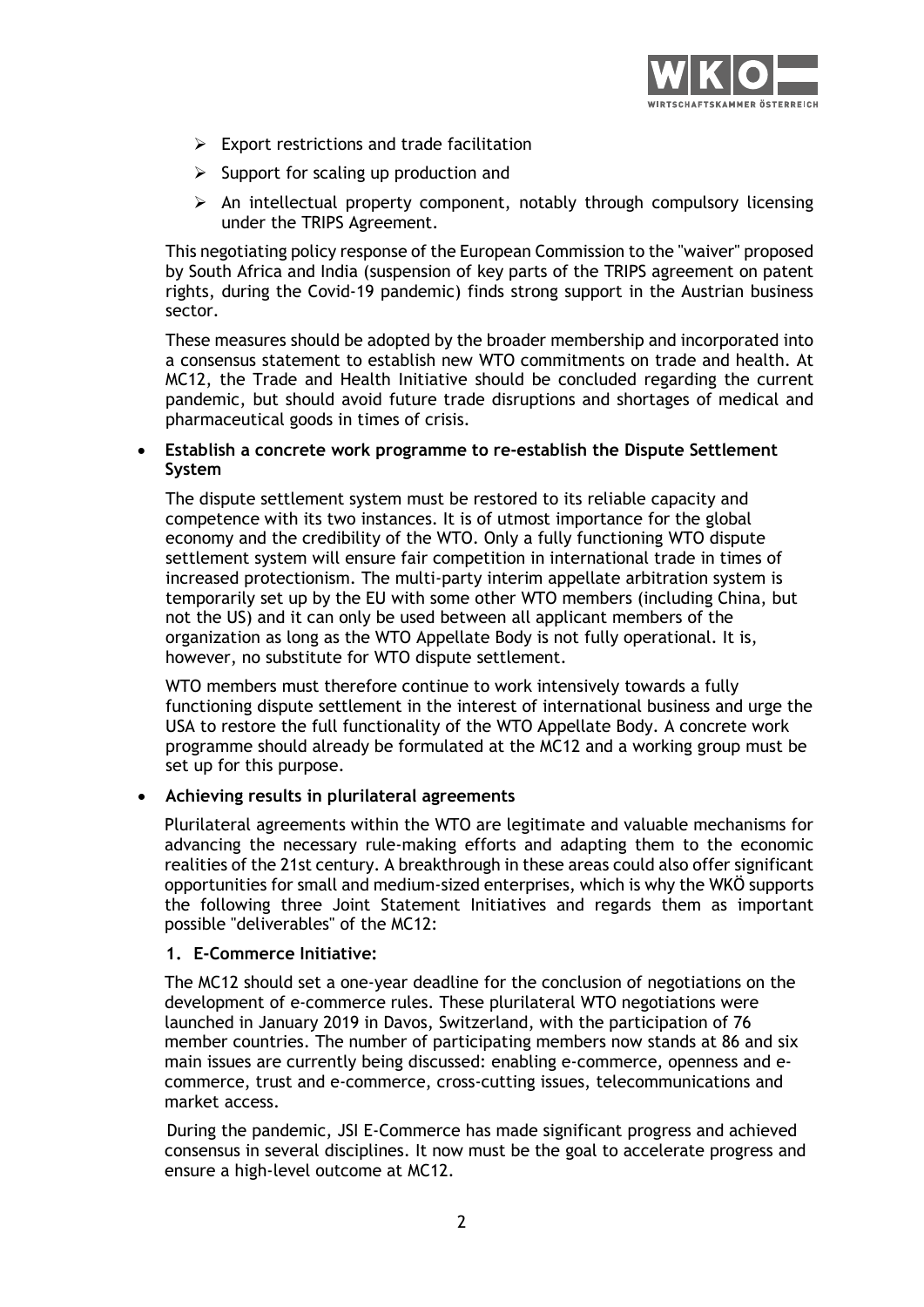

# **2. Investment Facilitation for Development**

The Investment Facilitation for Development initiative should become a presentable outcome of the next Ministerial Conference and the basis for a new multilateral agreement (Investment Facilitation Agreement) for areas that are important for investment facilitation. The creation of increased transparency and predictability as well as the development of networks or databases to connect investors and companies is important for the business community. The agreed rules are intended to minimize risks for companies and strengthen information flows. Currently, more than 100 member countries are already participating in this joint initiative, which was published at MC11 in Buenos Aires in December 2017. The future framework will also help to address the priorities and needs of developing and least developed countries in investment facilitation. Participating countries are also committed to intensify the work on further developing the FDI Facilitation Framework and to work towards a concrete outcome at MC12.

#### **3. Services on Domestic Regulation Initiative**

This plurilateral initiative provides new disciplines to ensure transparency, legal certainty, and predictability, as well as quality and facilitation of regulation in the services sector. This brings significant benefits to the global economy and removes unnecessary barriers to trade and services.

The drafts for this plurilateral initiative need to be finalized quickly to achieve a result at MC12. An agreement by all participating WTO members at MC12 would show that the WTO can deliver tangible results for the real economy. The goal must be to get even more WTO members to participate in this initiative to maximize global economic benefits.

# • **EU Trade and Climate Initiative**

In November 2020, a "climate initiative" was launched at the WTO. The EU, together with 23 other WTO members, is seeking "structured discussions" to advance environmental protection and sustainability globally. Specifically, this includes identifying possible contributions of international trade to a climate-neutral, resource-efficient and circular global economy, information exchange, transparency, technical assistance to underdeveloped countries and much more.

Achieving the Sustainable Development Goals (SDGs) and supporting international environmental commitments, promoting conservation, sustainable use and restoration of biodiversity, careful management of natural resources including marine fisheries and land degradation, deforestation and desertification, climate change mitigation and adaptation, and promoting sustainable production should be at the center of this.

It must be the aim to get as many other members as possible on board at the 12th Ministerial Conference to achieve concrete results and develop initiatives and next steps. The MC12 statement must contain sound elements on environmental protection and climate change mitigation towards a level playing field at WTO level. Ideally, a statement should also present a work plan for the MC13 on this topic.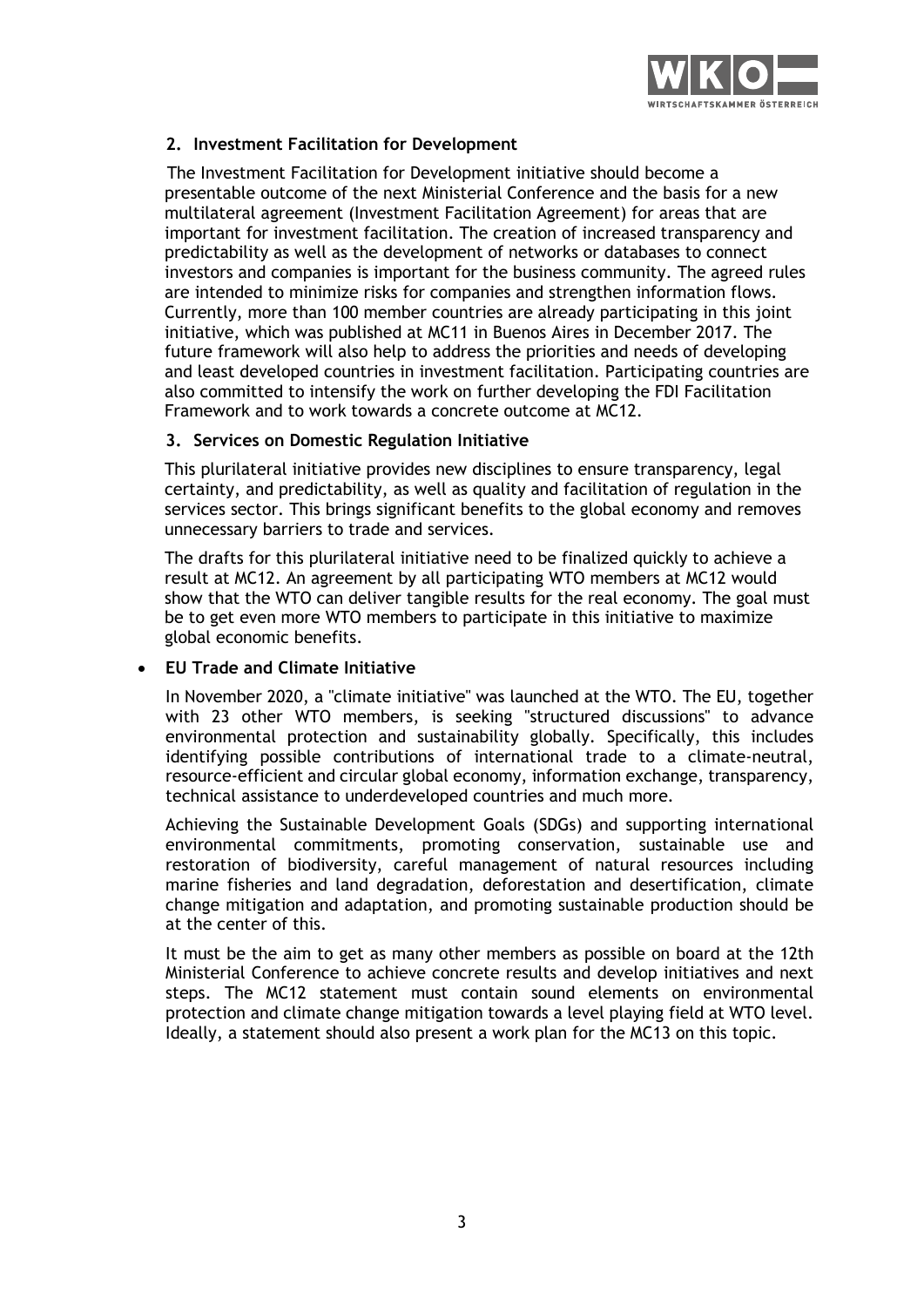

# • **Avoiding new conflicts caused by carbon border adjustment mechanisms (CBAM)**

More and more countries are adopting a faster course in climate protection policy. The objective is to reduce CO2 (carbon dioxide) emissions. The pace of CO2-reduction will vary from country to country, so that the pioneers may suffer competitive disadvantages.

As a pacesetter in climate protection, the EU intends to introduce a CO2 border adjustment mechanism (CBAM). A proposal for the regulation was presented in July 2021. Initially, energy-intensive sectors such as iron/steel, aluminum, cement, fertilizer, and electricity will be affected.

The unilateral introduction of a CBAM by the EU is bound to lead to trade conflicts with partner countries. The latter are likely to impose additional tariffs on European exports, as they already regard the CBAM as an unjustified trade barrier and in violation of WTO rules. Therefore, a solution to CO2-pricing must be negotiated as soon as possible at an international level by all parties involved (e.g., "Climate Club", G7, G20, OECD).

In the view of the Austrian business community, a plurilateral agreement within the framework of the WTO could avoid trade conflicts caused by trade-restrictive climate protection measures.

#### • **Micro, small and medium-sized enterprises (MSMEs**

International trade poses major challenges, especially for micro, small and mediumsized enterprises (MSMEs). They continue to face significant obstacles (such as technical and bureaucratic requirements) and they are disproportionately affected by the economic impact of the pandemic.

To support MSMEs, all WTO members should adopt the full package of recommendations for MSMEs developed by the informal WTO working group.

#### • **Fisheries negotiations**

The path for a conclusion of the fisheries negotiations should be paved by MC12. Achieving results in these multilateral negotiations is an important sign for the functioning and credibility of the organization as a multilateral trade policy forum and for the achievement of the Sustainable Development Goals. Repeated failure to meet self-imposed deadlines - including the end-2019 deadline agreed by consensus at the 11th WTO Ministerial Conference - has damaged the institution's reputation and failed to halt unsustainable overexploitation of the world's oceans.

# **Establish a working group on WTO-reform as preparation for MC13**

#### • **Pushing ahead with important reforms**

The WTO is in urgent need of reform. The multilateral trading system must quickly find concrete solutions to various problems (e.g., industrial subsidies, inflexible procedures, unjustified advantages for industrialized emerging countries).

The first steps towards solving the problem of industrial subsidies were taken in January 2020 with a joint declaration by the EU, the United States and Japan. They announced an agreement to tighten existing rules on industrial subsidies and condemned forced technology transfer practices. This push should now be followed by a plurilateral initiative on competition neutrality, which would have industrial subsidies, state-owned enterprises and forced technology transfers as its scope. This initiative should be supported and should quickly bring proposals to solve the challenges with industrial subsidies.